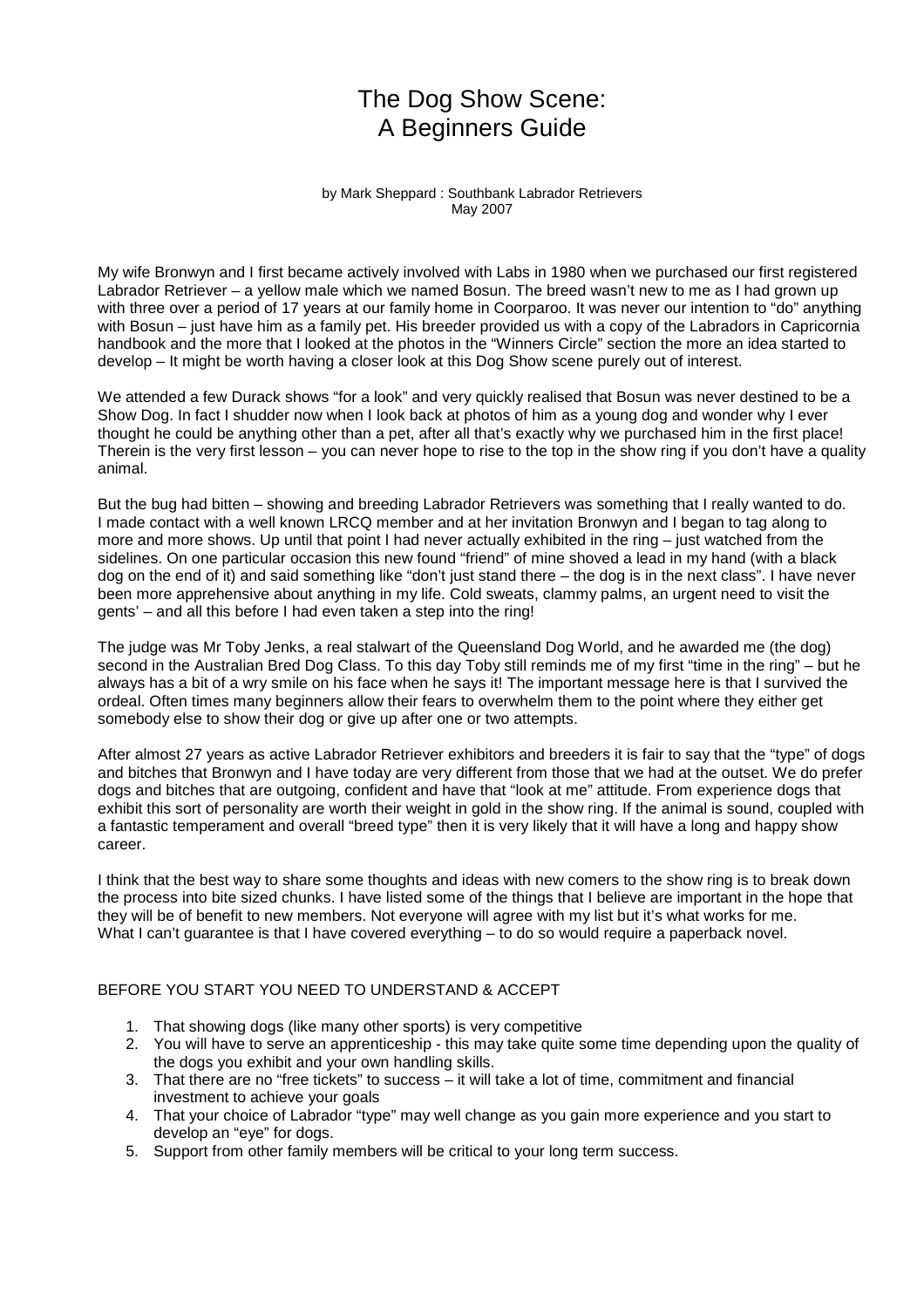BACKGROUND RESEARCH (before you purchase your first Show Puppy)

- Attend as many Championship Shows as possible to get some basic idea of what's involved
- Introduce yourself as a newcomer to the Labrador Exhibitors on the grounds.
- Ask if you can read their Catalogue of Entries and have them explain the class layout.
- Don't get tied down with the first Labrador person that you meet dog show grounds are usually big places and Lab exhibitors rarely all sit together in one group.
- Ask the exhibitors what time (and in which ring) they believe Labradors will be judged and plan to be at ringside about 15 minutes beforehand (a folding chair will come in very handy)
- Pay particular attention to what is being said AFTER the judging of Labradors is completed there is nothing quite like a dog show to bring out a persons real personality.
- If showing is going to be your "thing" then get out and visit the top winning kennels. By top winning I mean "top winning" – most exhibitors believe that their dogs are the best but who actually has the dogs that are consistently at the top.
- When you have decided upon the "type" of Labrador that you like place a firm order (including a deposit) with the breeder for a "show" puppy – buy the very best that you can afford and my firm recommendation would be to purchase a bitch puppy.
- Remember that you may need to wait a reputable breeder will keep you fully informed of the progress of a particular litter and will tell you if there isn't something of show quality available. I personally never make a final decision regarding show quality until I have run the best 2 or 3 puppies on to 10 weeks.
- Many new comers who stick to it may wish to breed in the future and a young bitch always allows you to progress down this path. A mediocre male will rarely be used at stud by other breeders and you become "married" to a dog that is not paying it's way either in the show ring or a breeding programme.
- Don't expect to get the "pick of the litter" remember what I said about having to serve an apprenticeship. The breeder won't have the confidence in your ability to campaign a show dog until you get out there and "strut your stuff".
- Remember that you do need to be a CCC member before you can exhibit at a Championship Show (membership is not a prerequisite to exhibit at Open shows but join anyway). Membership will entitle you to a monthly copy of the Qld Dog World magazine which lists all upcoming shows and events.

#### NOW THAT YOU HAVE YOUR NEW PUPPY – WHAT HAPPENS NEXT

- Try to establish a circle of contacts within the Labrador show fraternity whose help and advice you can rely upon and value. This will quite often include the breeder of your puppy and other exhibitors who show dogs from this particular kennel.
- The next decision you need to make is the method or style you will use to exhibit your new puppy. Having attended a number of shows you will have noticed that some "stack" (sometimes called top & tail) their dogs by physically placing the dog into show stance whilst others (myself included) prefer to freestand and bait their dogs. Sometimes a combination of the two will suit best.
- Making this choice is important because training your new 8 week old puppy for the show ring starts now!!

#### SHOW TRAINING

- Show training, like most dog pursuits, is all about repetition and positive reinforcement. Most of all it's about having fun with your puppy. There is nothing worse than having a nice youngster who "just won't show" because it has learned to hate the formality and is completely stressed by the whole ordeal.
- I always use a 6ft cloth show lead matched to the dogs coat colour these are not easy to use but once mastered provide in my opinion many benefits over heavy choker chains.
- Your new puppy has to first become familiar with having a lead around it's neck purchase a cheap 3ft cloth lead from your local pet shop and place the lead on your puppy with a knot around the slip ring to stop it from sliding off.
- Let your puppy drag this around each afternoon for about 10 minutes whilst you engage in other "puppy games". The end of the lead will snag on all sorts of things so be ready to "rescue" the puppy if the need arises. Keep this going for about 4-5 days.
- Having the lead snag occasionally is all part of the training it very quickly allows the puppy to become accustomed to having something pulling around it's neck.
- After 4-5 days you can begin to pick up the end of the lead and call the puppy in to you giving the lead a slight tug for encouragement.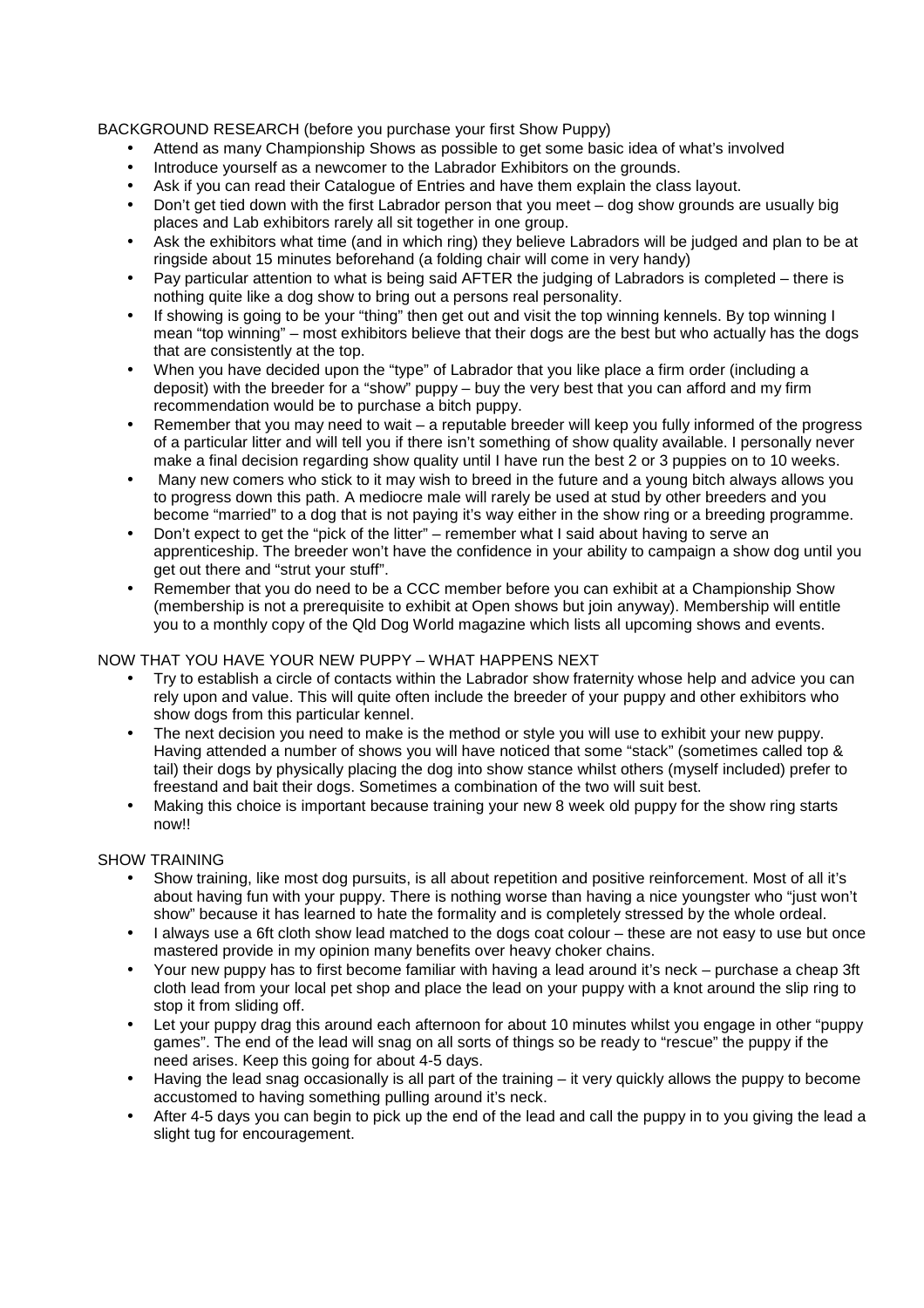#### SHOW TRAINING (cont'd)

- When the puppy comes to you give him lots of praise and then let him gallop off again as part of the game. Do this for a further 2 days and then start to walk with your puppy whilst holding the end of the lead. Don't worry about trying to go in one particular direction – let the puppy lead you around.
- The next step is to introduce "show bait" to the training. One very important point here and that is that show bait should only ever be used for show training and exhibiting. We use baked liver cut into 1" cubes as show bait but kabana or herb sausage can also be used successfully.
- Call your puppy by name and let him get a smell of the bait held in your right hand whilst holding the end of the lead in your left hand.
- He will try to jump up at your hand but force him back with your right knee / shin and tell him to "watch".
- When he stands looking up at you (this may only be for a split second initially) tell him good boy and feed him that small piece of bait and give him lots of praise.
- Set off again with the puppy on the lead but this time have the puppy follow you on your left hand side and "direct" him using the bait in your left hand.
- Just a very small circle will do then stop and guide your puppy into a position directly facing you and once again tell your puppy to "watch". Swap the bait into your right hand.
- When he does "watch" then reward him with a small piece of bait and lots of praise.
- You don't necessarily have to use the word "watch" as a show command I have heard many different commands used (stand, show, up) just be sure to use the same word every time whether you are training or exhibiting in the ring.
- After about a week of this initial training it's time to try your hand at using your proper 6ft show lead. This can be so funny to watch that it would rate highly on the "Funniest Home Video Show". All of a sudden you have the puppy on a cloth slip lead without the knot to hold it firmly in place.
- The cloth lead works exactly like a choker chain it that it will tighten around the puppies neck when pulled against and loosen off when there is no pressure.
- The real trick is to control your puppy's movement so that it doesn't get strangled when on the move and doesn't walk out of the loop when slackened. Show bait is really useful here because you can use it to your advantage by keeping the puppy close to your left leg.
- Do as before just a small circle and then guide the puppy into a position facing you.
- This time keep the puppy's focus on the bait in your right hand but with your left hand move in closer and slip the lead back down to the puppy's shoulders. Step back and hold the puppy's attention using the watch command. If the puppy tries to "crowd" you then walk in to him and "nudge" him back into a position about 2 ft in front of you.
- Using the bait encourage the puppy to take a small step forward so that he is balanced in his standing position – i.e. Front legs falling straight from the shoulder hindquarters well placed, top line level with tail wagging. This is a really interesting skill to master – you would be amazed at how adept you can become at getting your puppy looking "just right" simply by moving him forward or back, left or right, head up higher or lower all with the use of show bait.
- Keep practising this because it will pay dividends in the long run  $-$  to have a well trained puppy that just falls into place is fantastic. (Even more fantastic is to see the same puppy in a couple of years time as a mature adult dog being shown to it's full potential in the Best In Show line up!).
- As you and your puppy get better at this it is time to get another family member or friend to "go over" your puppy. Have them check for correct bite and run their hands over the head, down the neck and shoulders, along the top line and down the flanks and finally the tail and hindquarters.
- Remember to praise your puppy as all this is happening because the tendency will be for him to want to turn around and play.

#### SOCIALISING

- No amount of work in the back yard will compensate for exposure to an actual dog show and introducing your new puppy to this and other environments is critically important.
- Baby puppies can be exhibited from 3 months of age but you won't have taken delivery of your new winner until it reached 8 weeks of age. This means that you only have about 4 weeks of preparation time if you intend exhibiting from the very first show that you are entitled to enter.
- Personally I rarely show a baby puppy before 4 months of age my reasons are twofold. Firstly the puppy has had more time to mature and socialise and secondly (and most importantly) the permanent immunisation needles have had time to take effect.
- Enquire about puppy training classes in your area and consider attending these on at least 4 occasions before entering your first show. They provide a great avenue for puppy socialising and you can begin to introduce your baby to more formal ringcraft.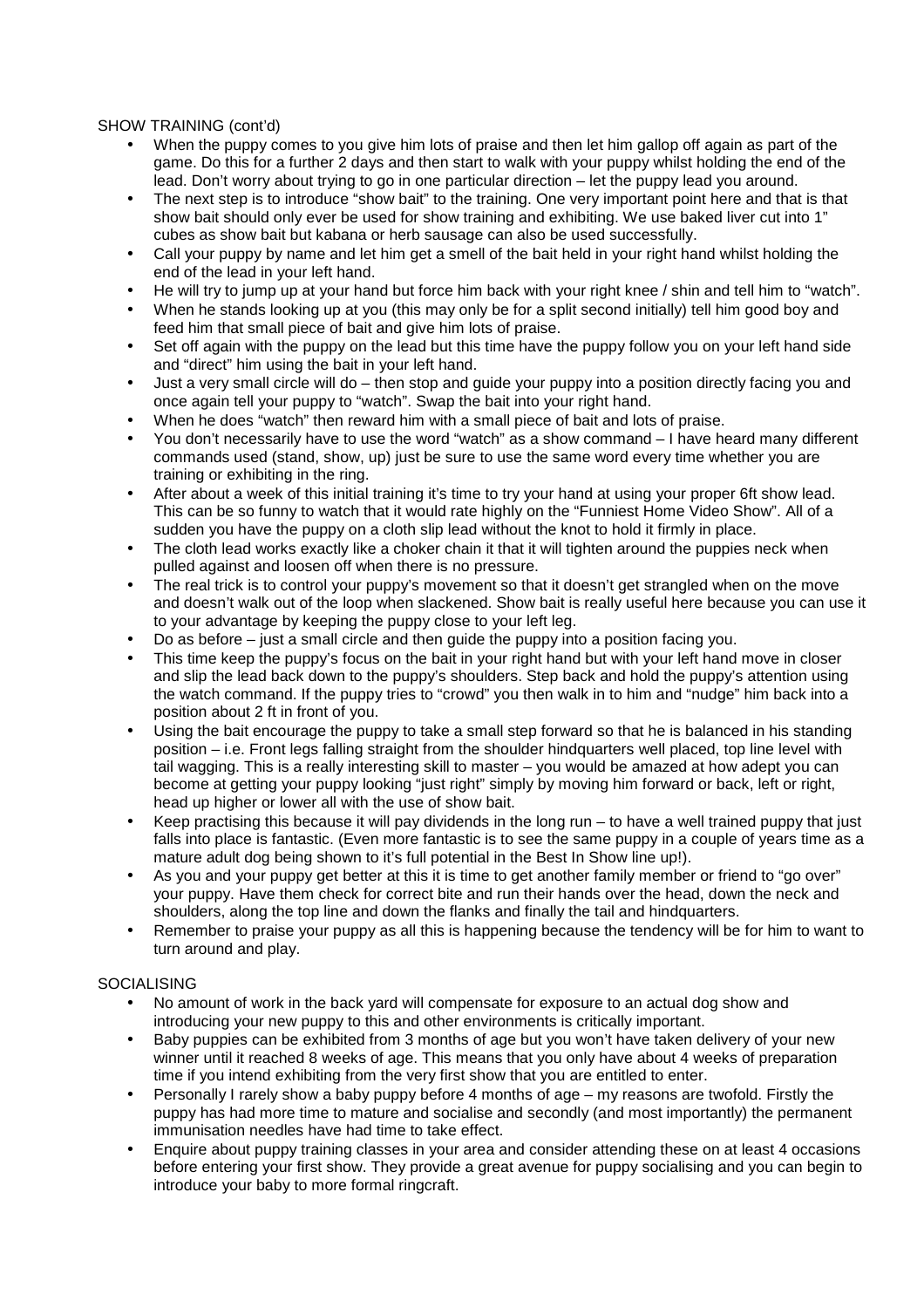#### SOCIALISING (cont'd)

- Remember too that socialising your puppy must include getting him used to travelling in the car. Initially this may be sitting on the back seat with another family member although I wouldn't recommend it as the distraction levels are high.
- More preferable is to purchase (or borrow) a collapsible show crate which will fit into the back of your vehicle. If you do invest in one of these crates remember to purchase one suitable for an "adult" Labrador so that your puppy can grow into it.
- Give your puppy something to occupy him (a hide chew bone is excellent) so that he associates car travel in a crate with a pleasant experience.

## YOUR FIRST DOG SHOW

- In consultation with your breeder you will have chosen the show at which your new baby puppy will make it's debut and have entered accordingly.
- On the day of the show arrive in plenty of time (most non summer season shows commence at 9.00am) and set up your "campsite". This is where your show crate really comes into it's own as you can have your puppy safely in it's crate either at your campsite or at ringside knowing that he is safe and secure.
- Arrange to meet fellow exhibitors at the show and they can assist you with setting up and also help to calm your nerves. Please remember to collect your numbers from the Show Secretary – these must displayed using a number clip.
- Keep an eye on the progress of judging most judges average around 40 dogs per hour. If there are 80 dogs before the first Labrador baby dog entry then it is fair to assume that Labs would be required 2 hours after the commencement of judging.
- In our case Labradors are in the Gundog Group (Group 3) and judging proceeds alphabetically commencing with Cocker Spaniels and concluding with Weimaraners.
- The ring steward will call the numbers of each dog required according to the Class entered.
- Please make sure that you answer your call so that the steward is aware of your attendance at ringside. There is nothing worse than to be called absent simply because you were not organised and up at ringside in sufficient time.
- The ring steward usually introduces the Class to the judged "Sir this is your baby puppy dog class" after which you will be asked to move into the ring (it's about this time that you think you're going to need to have an ambulance on standby!!).
- Move in to the ring in numerical order  $-$  in a class of four or five baby puppy dogs you may be first into the ring at the head of the class or last but either way now is the time when your training and puppy socialising must pay off.
- It is natural for baby puppies to want to play and I personally don't mind a bit of fun as you move in with the others as a class – where you do want some level of control is when the time comes for the judge to "go over" your puppy individually.
- Now your show training will really pay dividends as the judge completes his judging of the baby puppy in front of you there is an opportunity to get your baby alert, freestanding and baiting with it's full attention on you.

#### WHAT WILL THE JUDGE BE LOOKING FOR

- The judge will usually take a moment to view your puppy from a short distance away and this allows him a get an overall snapshot and assess visible quality
- He will then approach your puppy from the front and ask for the age of the puppy
- I normally quote the age in the early classes in weeks (12 weeks or 15 weeks) rather that months. There can be a big difference in size between a baby puppy that is 12 weeks old and one that is almost 16 weeks old. If you quote the age as 3 months then you run the risk of the judge assuming that your baby may be a little on the small side compared to others in the class.
- Next he will want to check that your baby has a correct scissor bite this can be a bit difficult particularly if your baby is still teething but your show training should carry you through here.
- Then he will go over your puppy whilst all the time keeping in mind the breed standard and how closely he believes your puppy matches his interpretation of that standard.
- Finally you will be asked to "do a triangle" which quite simply means moving directly away from the judge anticlockwise with your puppy nearest your left leg so that hind action can be assessed, doing a left hand turn and moving parallel with the judge so that reach, drive and balance can be determined and finally another left hand turn and returning straight back to the judge so that front movement can be assessed.